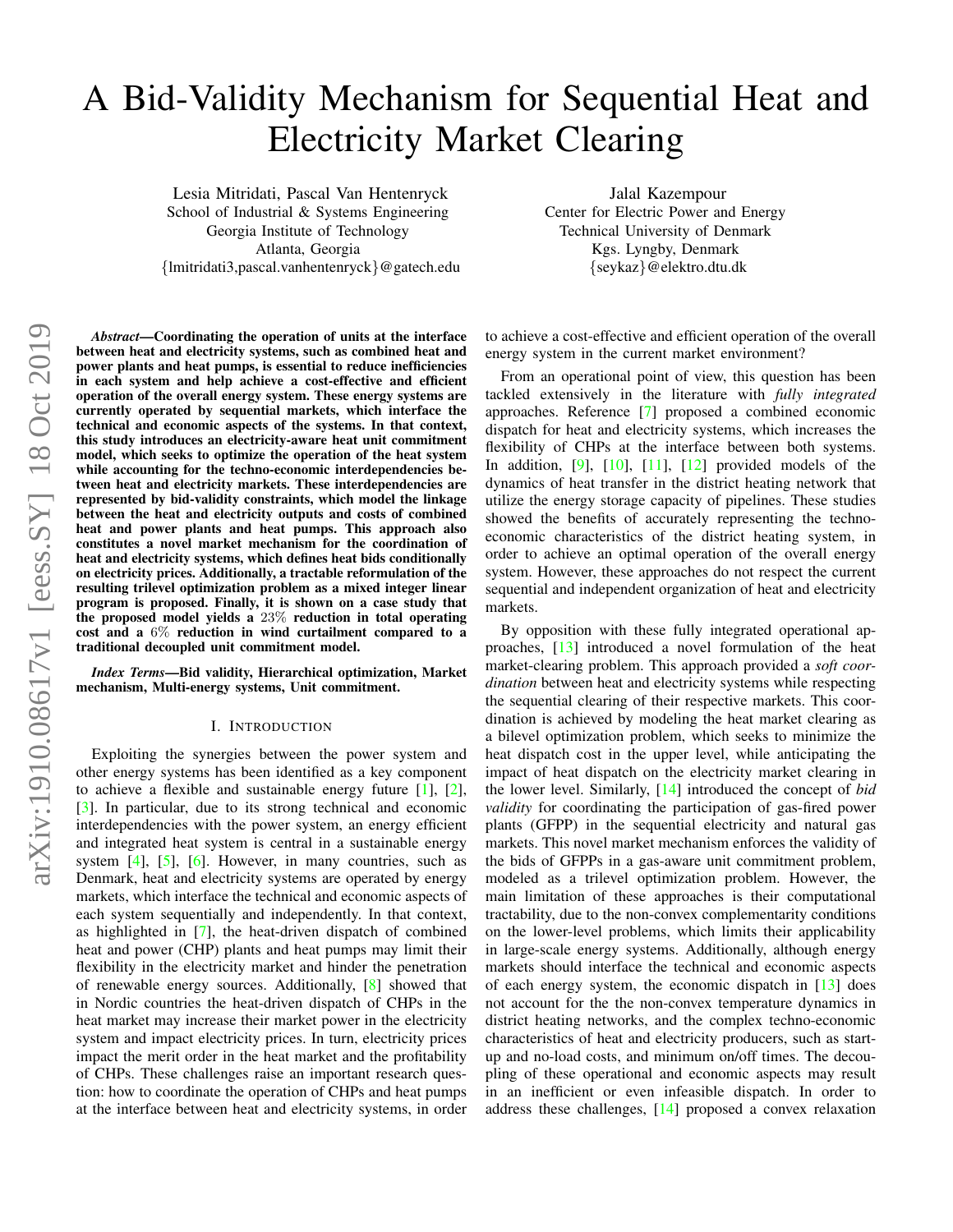of the complex dynamics in natural gas networks, and a tractable reformulation of the proposed trilevel optimization problem using a lexicographic function and strong duality of the middle- and lower-level problems.

In view of the state-of-the-art presented above, a gap remains in the literature to interface and coordinate the technical and economic aspects of both heat and electricity systems in the current market environment. Non-convex heat transfer dynamics can be accounted for in energy markets using a convex relaxation approach, as proposed in [\[11\]](#page-6-10). However, unit commitment (UC) decisions introduce pricing challenges in energy markets and result uplift payments [\[15\]](#page-6-14), [\[16\]](#page-6-15). The commitment and dispatch decisions are traditionally fixed separately in European energy markets. In that context, in order to accurately represent the techno-economic interdependencies between heat and electricity systems and improve the coordination between them, the heat UC problem should anticipate the impact of the commitment of CHPs and heat pumps on both heat and electricity market-clearing problems. As a result, the contributions of this paper are threefold. Firstly, an *electricity-aware* heat UC model, formulated as a trilevel optimization problem, is proposed. In the upper level, the heat UC problem seeks to minimize the heat system operating cost, while anticipating the heat and electricity market clearings in the middle- and lower-level problems through bid-validity constraints. By opposition with fully integrated coordination approaches introduced in the literature, the proposed approach induces a soft-coordination between heat and electricity systems while respecting the sequential order of their UC and market clearing. Secondly, this trilevel optimization problem is reformulated as a tractable single-level mixed integer linear program (MILP) using a lexicographic function and strong duality of the middle- and lower-level problems. Finally, the proposed heat UC model is compared to a traditional sequential and decoupled UC model, using an IEEE 24-bus power system and 6-node district heating system. This analysis provides the basis to quantify the value of improving the coordination between heat and electricity systems.

The remainder of this paper is organized as follows. Section [II](#page-1-0) describes the techno-economic interdependencies between heat and electricity systems, Section [III](#page-2-0) introduces the proposed electricity-aware heat UC model, Section [IV](#page-4-0) presents numerical results, and Section [V](#page-5-0) concludes and discusses potential extensions of this work. The extended formulations are provided in the online appendix [\[17\]](#page-6-16).

## <span id="page-1-0"></span>II. TECHNO-ECONOMIC INTERDEPENDENCIES BETWEEN HEAT AND ELECTRICITY SYSTEMS

#### *A. Techno-economic characteristics of CHPs and heat pumps*

The strong linkage between the heat and electricity outputs of CHPs and heat pumps are at the interface between heat and electricity systems creates implicit interdependencies in the operation of both systems. Indeed, the heat and electricity outputs,  $Q_{jt}$  and  $P_{jt}$ , of CHPs  $j \in \mathcal{I}^{\text{HP}}$  at a given time period  $t \in \mathcal{T}$  are constrained by their joint Feasible Operating Region (FOR) [\[18\]](#page-6-17). The majority of CHPs are extraction units that can produce heat and electricity at different ratios. Their FOR can be modeled by a set of linear equations, which links their heat and electricity outputs as follows:

<span id="page-1-2"></span><span id="page-1-1"></span>
$$
P_{jt} \ge r_j Q_{jt}, \ \forall j \in \mathcal{I}^{\text{CHP}}, t \in \mathcal{T}
$$
\n(1a)

$$
u_{jt}^{0} \underline{F}_j \le \rho_j^{\text{H}} Q_{jt} + \rho_j^{\text{E}} P_{jt} \le u_{jt}^{0} \overline{F}_j, \ \forall j \in \mathcal{I}^{\text{CHP}}, t \in \mathcal{T} \quad (1b)
$$

where [\(1a\)](#page-1-1) introduces the minimum heat to power ratio  $r_j$ , and [\(1b\)](#page-1-2) the upper and lower bounds  $E_j$  and  $F_j$ , on the fuel consumption  $F_{jt} = \rho_j^E P_{jt} + \rho_j^H Q_{jt}$ . Besides,  $\rho_j^E$  and  $\rho_j^H$  represent the electricity and heat efficiency, respectively, and  $u_{jt}^0 \in \{0,1\}$  the on/off state of the CHP. Additionally, the heat output  $Q_{jt}$  of heat pumps  $j \in \mathcal{I}^{\text{HP}}$  is proportional to their electricity consumption  $L_{jt}^{\text{HP}}$ , with a fixed heat-to-power ratio represented by their coefficient of performance  $COP_i$ , such that

$$
Q_{jt} = \text{COP}_j L_{jt}^{\text{HP}}, \ \forall j \in \mathcal{I}^{\text{HP}}, t \in \mathcal{T}.
$$
 (2a)

In addition to the aforementioned physical interdependencies, the production costs of CHPs and heat pumps are intrinsically linked to their heat and electricity outputs. Indeed, as heat pumps produce heat from electricity purchased in the electricity market, their variable heat production cost  $\Gamma_{it}$  is proportional to their electricity consumption, such that

$$
\Gamma_{jt}^{\rm H} = \lambda_{nt}^{\rm E} L_{jt}^{\rm HP}, \quad \forall n \in \mathcal{I}^{\rm N}, j \in \mathcal{I}_n^{\rm HP}, t \in \mathcal{T}, \tag{3}
$$

where  $\lambda_{nt}^{\text{E}}$  represents the electricity price at node  $n \in \mathcal{I}^N$ of the network where the heat pump  $j \in \mathcal{I}_n^{\text{HP}}$  is located. Similarly, as CHPs simultaneously produce heat and electricity from fossil fuels, their variable production cost  $\Gamma_{it}$  can be represented by a linear function of their fuel consumption, such that

$$
\Gamma_{jt} = C_j \left( \rho_j^{\mathcal{E}} P_{jt} + \rho_j^{\mathcal{H}} Q_{jt} \right), \ \forall j \in \mathcal{I}^{\text{CHP}}, t \in \mathcal{T}.
$$
 (4)

Due to the strong linkage between the heat and electricity outputs of CHPs, the cost allocation between heat and electricity production is not straightforward. A commonly used approach defines the heat production cost of CHPs  $j \in \mathcal{I}_n^{\text{CHP}}$  located at node *n* as their total production cost minus revenues from electricity sales  $[3]$ ,  $[13]$ , such that

$$
\Gamma_{jt}^{\text{H}} = C_j \left( \rho_j^{\text{E}} P_{jt} + \rho_j^{\text{H}} Q_{jt} \right) - \lambda_{nt}^{\text{E}} P_{jt}
$$
  
 
$$
\forall n \in \mathcal{I}^{\text{N}}, j \in \mathcal{I}_n^{\text{CHP}}, t \in \mathcal{T}.
$$
 (5)

## <span id="page-1-3"></span>*B. Interdependencies in the current market environment*

In Nordic countries, such as Denmark, heat and electricity systems are operated by competitive auction-based markets, such as day-ahead markets, which interface the physical and economic aspects of each system. These energy markets operate on the principles of *energy exchanges*, in which market participants submit bids, which implicitly embed their techno-economic characteristics. These bids are dispatched by the market operator based on a merit-order and leastcost principle. Additionally, market participants may choose to offer a certain quantity at any price, which will be dispatched regardless of the equilibrium price in the market. Contrary to energy markets operating on the principles of *energy pools*, such as North American electricity markets, European markets do not explicitly account for the complex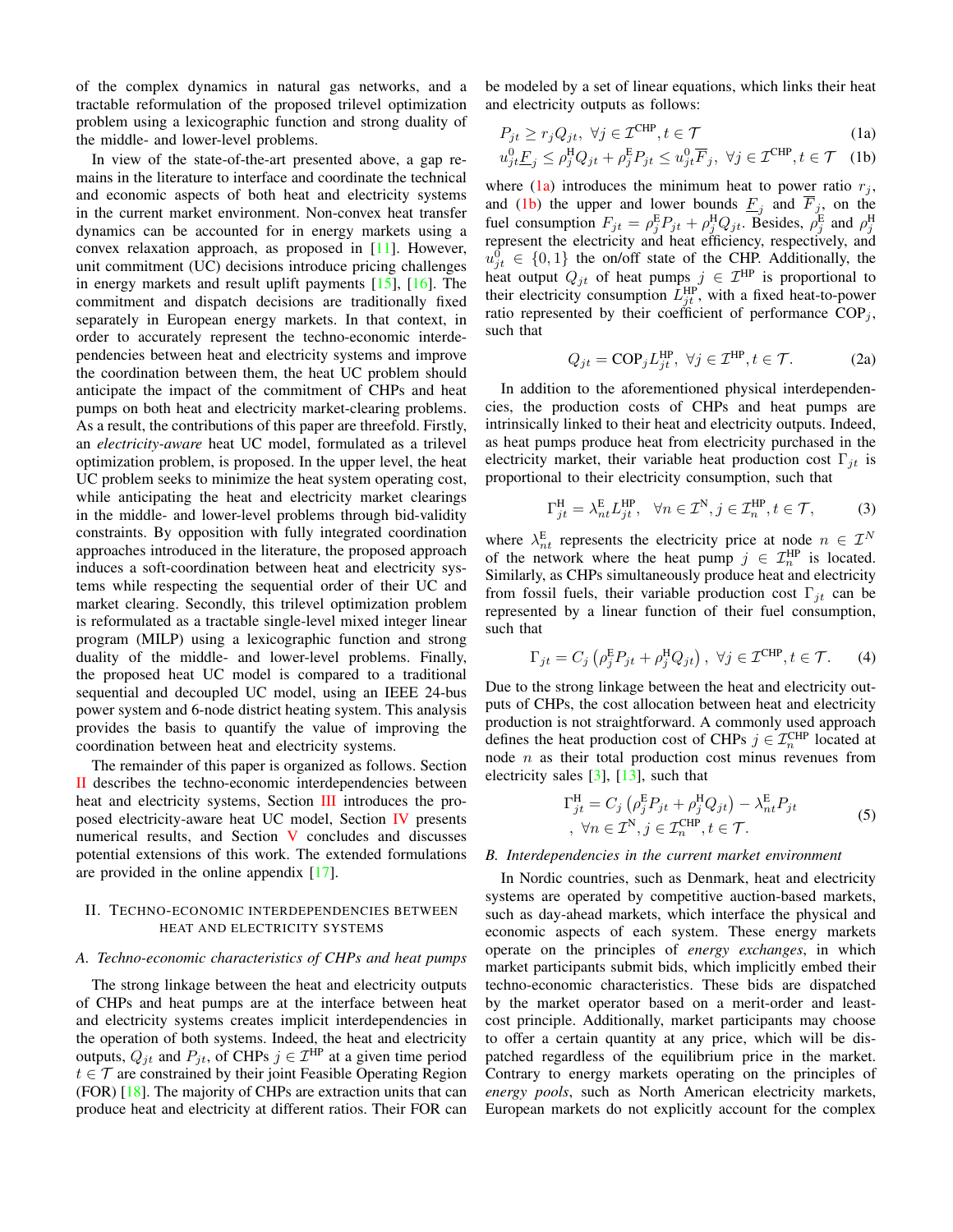techno-economic characteristics of the market participants and the networks [\[19\]](#page-6-18). Furthermore, despite the aforementioned techno-economic interdependencies between heat and electricity systems, their respective markets are cleared sequentially and independently.

The day-ahead heat market is traditionally cleared prior to the day-ahead electricity market. Given its commitment status, each heat market participant  $j \in \mathcal{I}^H$  submits bids  $b \in \mathcal{B}^H$  for each hour  $\tilde{t} \in \tilde{\mathcal{T}}$  of the following day, in the form of independent price-quantity pairs  $(\alpha_{jbt}^{\text{H}}, \overline{s}_{jbt}^{\text{H}})$  [\[20\]](#page-6-19). The independent heat market operator clears the day-ahead heat market by minimizing the cost of dispatching these bids subject to transmission network and nodal balance constraints. The dynamics and varying time delays of heat transfer in pipelines can be modeled using a convex relaxation approach, as proposed in [\[11\]](#page-6-10). However, in practice, time delays in pipelines and UC variables are fixed and the heat market operator solves an optimal heat flow problem.

Furthermore, these bids must reflect the marginal heat production cost  $\dot{\Gamma}_{jt}^{\text{H}}$  of CHPs and heat pumps. Due to the linkage between their heat and electricity outputs and costs, CHPs and heat pumps must anticipate their day-ahead electricity dispatch  $P_{jt}$  and electricity prices  $\lambda_{nt}^{\text{E}}$  in order to accurately compute their marginal heat production cost. As the heat-to-power ratio of heat pumps is considered fixed and given by their COP, the marginal heat production cost of heat pumps is proportional to the foreseen electricity prices. Additionally, as the heat-topower ratio of CHPs is variable, their marginal heat production cost must be computed at the optimal heat-to-power ratio given the heat production and expected electricity prices. Therefore, for low electricity prices the marginal heat production cost of CHPs represents the incremental heat production cost at the minimum heat-to-power ratio, and for high electricity prices it represents the opportunity loss of producing an extra unit of heat at the maximum heat-to-power ratio. The formulation of these marginal heat production costs is provided in the online appendix [\[17\]](#page-6-16). This cost allocation method allows CHPs and heat pumps to implicitly model the linkage between their heat and electricity outputs and costs. However, the heat market clearing is myopic to the impact of the heat dispatch of CHPs and heat pumps on the electricity market clearing, and in turn, to the impact of electricity prices on the marginal heat production cost and profitability of CHPs and heat pumps [\[8\]](#page-6-7).

Once their heat dispatch for each hour of the following day is fixed, CHPs and heat pumps can participate in the day-ahead electricity market [\[21\]](#page-6-20). Each electricity market participant  $j \in \mathcal{I}^E$  places independent price-quantity bids  $\tilde{b} \in \tilde{\mathcal{B}}^{\text{E}}$  for each hour of the following day, in the form  $(\alpha_{\tilde{j}\tilde{b}t}^{\text{E}}, \overline{s}_{\tilde{j}\tilde{b}t}^{\text{E}})$ . The electricity market operator clears the dayahead electricity market by minimizing the cost of dispatching these bids subject to transmission network and nodal balance constraints. Assuming a standard linearized DC power flow representation of the network, this market clearing can be modeled as a linear program (LP).

However, due to the strong linkage between their heat and electricity outputs and costs, the bids of CHPs and heat pumps in the electricity market are determined by their day-ahead heat dispatch  $Q_{jt}$ , and last selected bid b in the heat market. Indeed,

<span id="page-2-1"></span>

Figure 1: Trilevel electricity-aware heat unit commitment model

the minimum and maximum electricity production of CHPs, and the inflexible electricity consumption of heat pumps, are functions of their heat dispatch. Therefore, as CHPs and heat pumps are required to produce their heat dispatched, they must self-commit their minimum electricity production, and inflexible electricity consumption in the electricity market. In addition, the quantity bids of CHPs must be adjusted to be within their electricity production bounds, and therefore, are functions of the day-ahead heat dispatch and last selected bid, as detailed in the online appendix [\[17\]](#page-6-16). However, this heatdriven dispatch limits the flexibility of CHPs and heat pumps in the electricity market [\[7\]](#page-6-6).

<span id="page-2-0"></span>III. HEAT UNIT COMMITMENT MODEL FOR IMPROVED COORDINATION OF HEAT AND ELECTRICITY SYSTEMS

#### *A. Electricity-awareness through bid-validity constraints*

As discussed in Section [II-B,](#page-1-3) the current sequential heat and electricity market clearings do not exploit the interdependencies between the energy systems. As a result, the heat market clearing does not take advantage of the flexibility in the district heating network and is myopic to the impact of the heat dispatch on the power system. In this context, the UC decisions and time delays in the district heating network may have a strong impact on the efficient operation of both heat and electricity systems, and the profitability of CHPs and heat pumps at the interface between them. In order to address these challenges, we propose an electricity-aware heat UC model which (i) provides an accurate representation of the techno-economic characteristics of the units at the interface between heat and electricity systems, such as CHPs and heat pumps, and the flexibility in the district heating network, and (ii) induces a *soft coordination* between heat and electricity systems while respecting the order of their market clearings, as illustrated in Figure [1.](#page-2-1)

In practice, the techno-economic characteristics of CHPs and heat pumps, which interface heat and electricity markets, can be accounted for by bid-validity constraints. These constraints guarantee that the price of the last selected bid of each CHP and heat pump is lower than or equal to its marginal cost

.

$$
\left(\alpha_{jbt}^{\text{H}} - M_j\right) \left(u_{jbt} + u_{jb+1t}\right) \ge \dot{\Gamma}_j^{\text{H}} - M_j
$$
\n
$$
\forall j \in \mathcal{I}^{\text{CHP}} \cup \mathcal{I}^{\text{HP}}, t \in \mathcal{T}, b \in \mathcal{B}^{\text{H}},
$$
\n(6)

<span id="page-2-2"></span>where  $M_j$  is an upper bound on the marginal heat production costs of CHPs and heat pumps, and  $u_{jbt} \in \{0, 1\}$  are the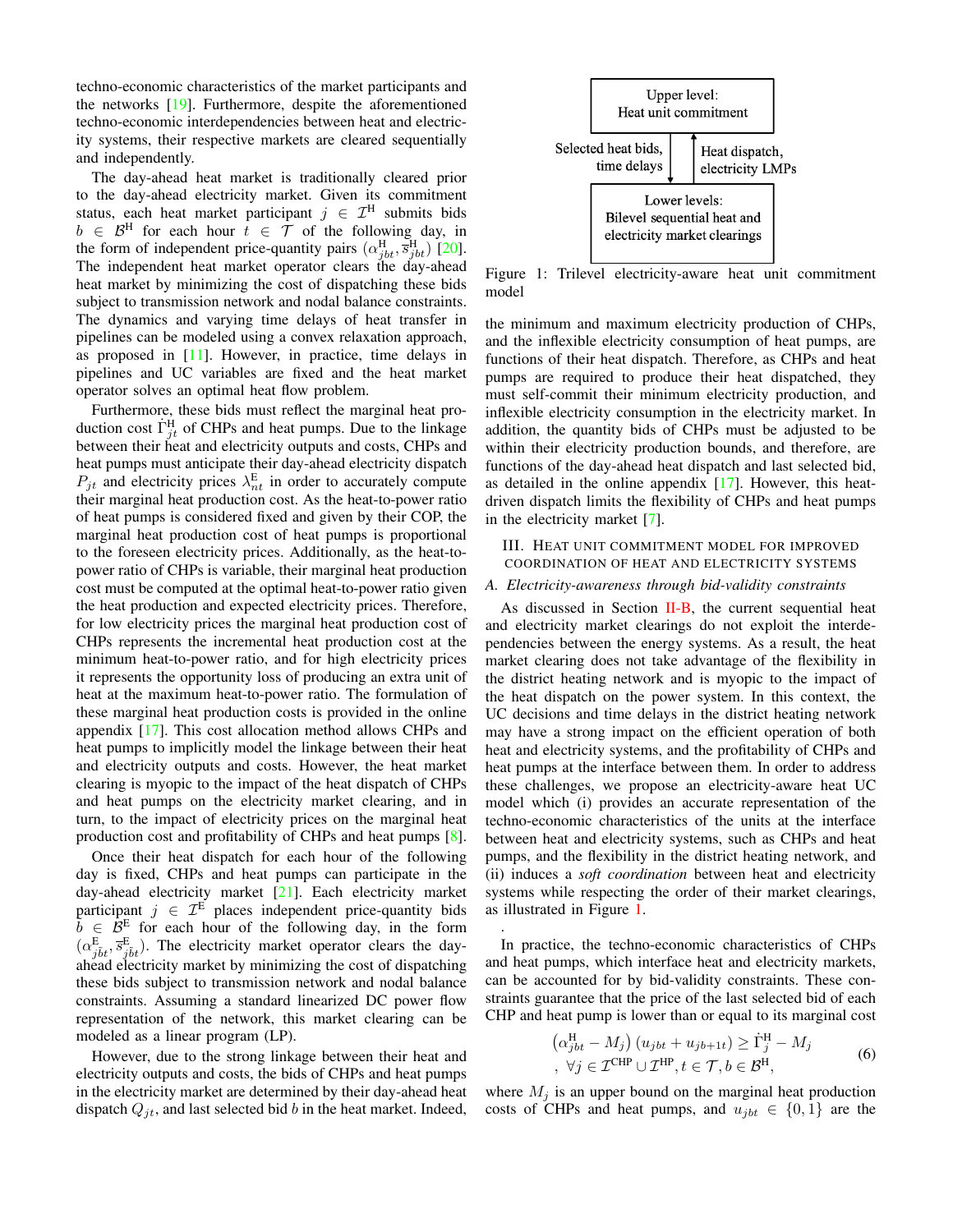commitment decisions on the bids submitted by CHPs and heat pumps, such that  $u_{ibt} = 1$  if and only if bid b is selected. As the marginal heat production costs of CHPs and heat pumps can be expressed as linear functions of electricity LMPs, [\(6\)](#page-2-2) represents linear a set of constraints, which link commitment decisions and electricity LMPs. These constraints can also be interpreted as a market mechanism for the coordination of heat and electricity systems, which allows CHPs and heat pumps to offer heat bids which are conditional on the electricity LMPs. Indeed, in this approach each heat bid is associated with a condition on the electricity LMPs for which it is considered valid. Therefore, this bid-validity approach allows greater flexibility for CHPs and heat pumps to model their techno-economic characteristics and the linkage between their heat and electricity outputs and costs in the current sequential market design.

Furthermore, through these bid validity constraints, the heat UC problem anticipates the impact of the commitment of CHPs and heat pumps on both heat and electricity market clearings. Therefore, this problem represents a Stackelberg game, in which the leader, i.e. the heat UC, tries to optimize its decisions, while anticipating the reaction of the followers, i.e., the sequential heat and electricity market clearings. In a Stackelberg game, the actions of the leader constrain the reaction of the follower, and, in return, the reaction of the follower impacts the objective of the leader. In this case, the commitment decisions of heat producers impact heat and electricity market clearings. In return, the heat dispatch of CHPs and heat pumps impacts the heat system operating cost in the heat UC problem. Additionally, electricity LMPs impact the marginal heat production costs and profitability of CHPs and heat pumps. This is accounted for in the heat UC problem in the form of bid-validity constraints. Assuming perfect information on the input data in heat and electricity market clearings, this problem can be modeled as a hierarchical optimization problem, where the upper-level problem, which represents the heat UC problem, is constrained by the sequential heat and electricity market-clearing problems. Due to the sequential order of their clearing and the techno-economic interdependencies between them, the heat and electricity market clearings are themselves modeled as a bilevel optimization problem. As a result, the proposed heat unit commitment model is formulated a trilevel optimization problem.

### *B. Upper-level problem: Heat unit commitment*

In the upper-level problem [\(7\)](#page-3-0), the proposed electricityaware heat UC problem seeks to minimize the heat system operating cost, while anticipating the impact of its decisions z on the sequential heat and electricity market clearings. Additionally, this problem receives feedback on the outcomes of the heat and electricity market clearings, i.e., heat dispatch  $x^{\text{H}}$  and electricity LMPs  $y^{\text{E}}$ , in order to ensure the validity of all bids. The set of decision variables  $z$  of the heat UC problem includes the commitment, start-up and shut-down variables, and start-up costs of each heat producer, and time delays in the pipelines of the district heating network. Therefore, the electricity-aware heat UC problem can be expressed as

$$
\min_{\substack{\mathbf{z}\in\{0,1\}^N\\ \mathbf{x}^{\mathbf{H}}, \mathbf{y}^{\mathbf{E}}\geq \mathbf{0}}} c^{\mathbf{0}^{\top}}\mathbf{z} + c^{\mathbf{H}^{\top}}\mathbf{x}^{\mathbf{H}}
$$
\n(7a)

$$
s.t. \quad z \in \mathcal{Z}^{UC} \tag{7b}
$$

<span id="page-3-0"></span>
$$
A^{UC}z + B^{UC}y^{E} \geq b^{UC} \tag{7c}
$$

<span id="page-3-4"></span><span id="page-3-3"></span><span id="page-3-2"></span><span id="page-3-1"></span>
$$
x^H, y^E \in
$$
 primal and dual sol. of (8), (7d)

where [\(7a\)](#page-3-1) represents the heat system operating cost, which includes no-load costs  $\alpha_{jt}^0$ , start-up costs  $r_{jt}$ , and the cost of dispatching the submitted bids  $\alpha_{jbt}^{\text{H}}$ , and [\(7b\)](#page-3-2) represents the feasible set  $Z^{UC}$  of UC and time-delay variables. Furthermore, the heat UC problem enforces bid-validity constraints  $(7c)$ , and receives feedback from the middle- and lower-level problems [\(7d\)](#page-3-4), representing the sequential heat and electricity markets.

## *C. Middle- and lower-level problems: Sequential heat and electricity market clearings*

Despite their sequential and independent clearing, heat and electricity markets are linked through the participation of CHPs and heat pumps in both markets. Therefore, when the electricity market is cleared it is constrained by the heat dispatched in the heat market. As discussed in [\[22\]](#page-6-21), these sequential markets can be modeled as a single-level equilibrium problem, in which the electricity market clearing takes as input the optimal solutions of the heat market clearing, as illustrated in Figure  $2(a)$  $2(a)$ . This approach would result in a bilevel formulation of the heat UC problem with two lowerlevel problems. However, representing the sequential heat and electricity market clearings as an equilibrium problem introduces non-convex bilinear terms in their dual formulation. Alternatively, [\[22\]](#page-6-21) argues that these sequential market clearings can be formulated as a bilevel optimization problem, in which the leader represents the electricity market-clearing problem, which is constrained by the heat market-clearing problem, as illustrated in Figure [2\(](#page-4-2)b). Additionally, this bilevel formulation can be reformulated as an LP, and would allow us to reformulate the electricity-aware heat UC as an MILP. However, if the heat market-clearing problem has multiple optimal solutions, the solution that minimizes the electricity market clearing is selected. As the heat market is myopic to the electricity market clearing, this model is not realistic. Therefore, we propose a third formulation of the sequential heat and electricity market clearings as a bilevel optimization problem, in which the middle-level problem represents the heat market clearing, which is constrained by the electricity market clearing in the lower level, as illustrated in Figure  $2(c)$  $2(c)$ . In this model, the adjusted electricity bids are computed in the heat market clearing and considered as fixed inputs by the electricity market clearing in the lower level. Note that, under the assumption of the unicity of the solutions of the heat and electricity market clearings, these three models are equivalent. In case of multiple solutions of the electricity market clearing, the proposed model selects the solution that minimizes the heat UC and dispatch cost.

The set of day-ahead heat market variables  $x^H$  includes the dispatch of all bids, mass flow rates, temperatures, and pressures in the district heating network, as well as the adjusted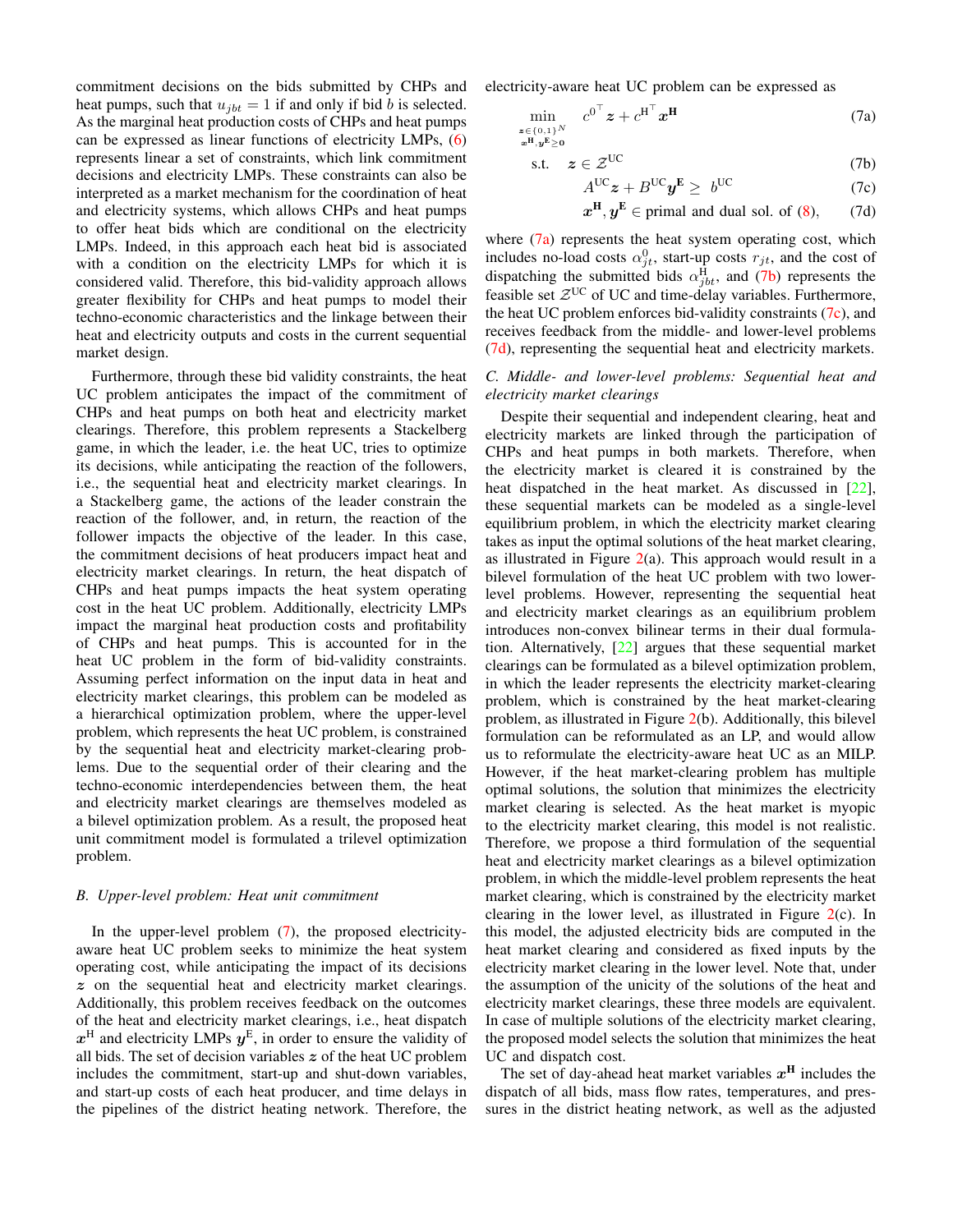<span id="page-4-2"></span>

Figure 2: Formulations of the sequential heat and electricity market clearings – (a) single-level equilibrium, (b) bilevel problem in [\[22\]](#page-6-21), and (c) proposed bilevel problem

electricity bids of CHPs and heat pumps. The set of variables  $x<sup>E</sup>$  of the electricity market-clearing problem includes the dispatch of all bids, and the voltage angles at each node of the network. Furthermore, the vector  $y^{\text{E}}$  represents the variables of the dual electricity market-clearing problem. In particular, the dual variables associated with the nodal balance equations represent the electricity LMPs. This bilevel formulation of the sequential heat and electricity market clearings can be expressed in a compact form as follows:

$$
\min_{\mathbf{x}^{\mathbf{H}}, \mathbf{y}^{\mathbf{E}} \ge \mathbf{0}} \quad c^{\mathbf{H}^{\top}} \mathbf{x}^{\mathbf{H}} \tag{8a}
$$

s.t.  $A^{\mathrm{H}}(z) x^{\mathrm{H}} + B^{\mathrm{H}} z \geq b^{\mathrm{H}}$ (8b)

$$
\boldsymbol{y}^{\mathbf{E}} \in \text{dual sol.} \quad \min_{\boldsymbol{x}^{\mathbf{E}} \geq 0} \quad c^{\mathbf{E}^{\top}} \boldsymbol{x}^{\mathbf{E}} \tag{8c}
$$

$$
\text{s.t.} \quad A^{\mathbf{E}} \mathbf{x}^{\mathbf{E}} + B^{\mathbf{E}} \mathbf{x}^{\mathbf{H}} \ge b^{\mathbf{E}}, \tag{8d}
$$

where [\(8b\)](#page-4-3) represents linearized district heating network constraints and feasibility of the heat bids. Additionally, [\(8c\)](#page-4-4)- [\(8d\)](#page-4-5) represents the electricity market clearing, which seeks to minimize the electricity dispatch cost  $(8c)$ , constrained by linearized DC power flow constraints and feasibility of the electricity bids  $(8d)$ . Constraints  $(8b)$  and  $(8d)$  embed the interdependencies between the heat UC, heat dispatch and adjusted electricity bids of CHPs and heat pumps<sup>[1](#page-4-6)</sup>. As a result, the proposed electricity-aware heat UC formulated in [\(7\)](#page-3-0) is a trilevel optimization problem.

#### *D. Reformulation as a single-level optimization problem*

The proposed electricity-aware heat UC problem [\(7\)](#page-3-0) can be reformulated as a single-level MILP. The first step is to reformulate the middle- and lower-level problems as an LP, by noticing that the objective function  $(8a)$  and constraints  $(8b)$ of the middle-level problem do not depend on the lower-level primal and dual variables,  $x^E$  and  $y^E$ . Therefore, the solutions of the middle-level problem are not affected by the solutions of the lower-level problem, and the bilevel sequential heat and electricity market-clearing problem [\(8\)](#page-4-1) can be solved in two steps: (i) solve the middle-level problem and obtain the optimal solutions  $\hat{x}^H$ , (ii) solve the lower-level problem with  $x^H$ fixed to  $\hat{x}^H$  and obtain the optimal solutions  $\hat{y}^E$ . Therefore, the middle- and lower-level problems can be approximated by a single-level LP using a lexicographic function [\[14\]](#page-6-13). The electricity-aware UC problem can then be reformulated as a single-level MILP, by strong duality of this approximation of the middle- and lower-level problems.

<span id="page-4-9"></span>Proposition 1. *The trilevel optimization problem* [\(7\)](#page-3-0) *can be asymptotically approximated by the following single-level problem:*

<span id="page-4-8"></span>
$$
\min_{\substack{\mathbf{z}\in\{0,1\}^N,\mathbf{x}^H\geq 0\\ \mathbf{x}^E\geq 0,\mathbf{y}^H,\mathbf{y}^E}} \gamma c^{0^{\top}} \mathbf{z} + \gamma c^{H^{\top}} \mathbf{x}^H + (1-\gamma) c^{E^{\top}} \mathbf{x}^E
$$
 (9a)

$$
s.t. \t z \in \mathcal{Z}^{UC} \t (9b)
$$

$$
A^{UC}z + \frac{1}{(1-\gamma)}B^{UC}y^E \ge b^{UC}
$$
 (9c)

<span id="page-4-10"></span>
$$
A^{H}(z) x^{H} + B^{H} z \geq b^{H}
$$
 (9d)  

$$
A^{E} x^{E} + B^{E} x^{H} \geq b^{E}
$$
 (9e)

$$
y^{H^{\top}} A^{H}(z) + y^{E^{\top}} B^{E} \leq \gamma c^{H^{\top}}
$$
 (9f)

$$
\mathbf{y}^{E^{\top}} A^{E} \le (1 - \gamma) c^{E^{\top}} \tag{9g}
$$
\n
$$
\mathbf{y}^{H^{\top}} (b^{H} - B^{H} \mathbf{x}) + \mathbf{y}^{E^{\top}} b^{E^{\top}} \tag{9g}
$$

<span id="page-4-12"></span><span id="page-4-11"></span>
$$
\mathbf{y}^{\mathbf{H}^{\top}}\left(b^{\mathbf{H}} - B^{\mathbf{H}}\mathbf{z}\right) + \mathbf{y}^{\mathbf{E}^{\top}}b^{\mathbf{E}} \\
\geq \gamma c^{\mathbf{H}^{\top}}\mathbf{x}^{\mathbf{H}} + (1 - \gamma) c^{\mathbf{E}^{\top}}\mathbf{x}^{\mathbf{E}}.\n\tag{9h}
$$

<span id="page-4-7"></span><span id="page-4-1"></span>*When the penalty factor*  $\gamma$  *tends to 1, the solutions of* [\(9\)](#page-4-8) *converge to the solutions of* [\(7\)](#page-3-0)*.*

<span id="page-4-4"></span><span id="page-4-3"></span>The proof of Proposition [1](#page-4-9) is provided in the online appendix  $[17]$ . Note that the bilinear terms in  $(9d)$ ,  $(9g)$ , and [\(9h\)](#page-4-12) can be linearized using an exact McCormick relaxation [\[23\]](#page-6-22).

#### IV. NUMERICAL RESULTS

#### <span id="page-4-5"></span><span id="page-4-0"></span>*A. Case study setup*

We compare the proposed electricity-aware heat UC model to a traditional decoupled heat UC model, which seeks to minimize the heat UC and dispatch cost  $(7a)$ , constrained by UC and time delays constraints  $(7b)$ , as well as linearized district heating network constraints and feasibility of the heat bids [\(8b\)](#page-4-3). Contrary to the proposed electricity-aware heat UC model, this decoupled UC model is myopic to the impact of the commitment of CHPs and heat pumps on the electricity market, and in turn the impact of electricity prices on the feasibility of heat bids. For simplicity, and in order to compare both models hour-by-hour, time delays in pipelines are fixed at zero in the heat UC problem. The impact of varying time delays is discussed in details in [\[11\]](#page-6-10).

These two UC models are implemented on a 24-bus power system, and two isolated 3-node district heating systems representative of the Danish energy system. The modified version of the 24-bus IEEE Reliability Test System consists of twelve thermal power plants, six wind farms, two extraction CHPs, and two heat pumps. Data for power generation, costs, transmission, and loads for the 24-bus IEEE Reliability Test System is derived from [\[24\]](#page-6-23). Additionally, spatially and temporally correlated profiles of wind power generation at six locations are derived from [\[25\]](#page-6-24). Each district heating network consists of one CHP, one waste incinerator heat-only (HO) unit, one heat-only peak boiler, and one large-scale heat pump each. The techno-economic characteristics of these units and district heating transmission networks, and heat load profiles are derived from  $[26]$ ,  $[9]$ ,  $[11]$ , and  $[27]$ . Although these two district heating networks are similar, the main difference between them, which is expected to lead to different UC and

<span id="page-4-6"></span><sup>&</sup>lt;sup>1</sup>The notation  $A^H(z)$  represents a matrix which coefficients  $a_{kl}^H(z)$  are linear expressions of the upper-level variables z.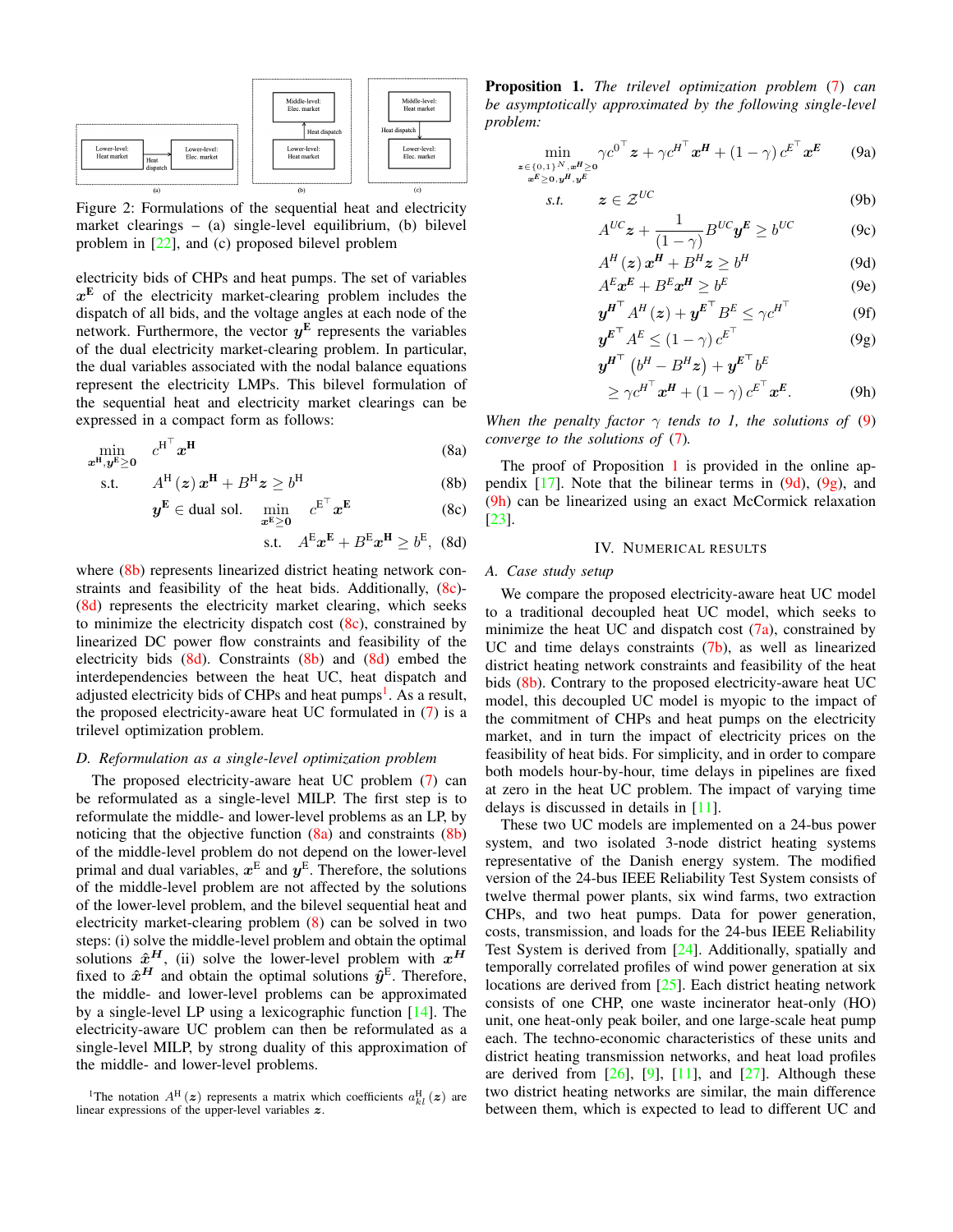dispatch, results from their interdependencies to the power system at different nodes. Indeed, the heat bids and no-load costs of CHPs and heat pumps are computed using the average electricity LMPs at the nodes of the power system to which they are connected  $[24]$ . At day-time hours, i.e. between hours 7 to 20, the average LMPs are \$5.9/MWh in the first district heating network, and \$11.3/MWh in the second district heating network. Besides, it is \$0/MWh at night-time hours in both district heating networks. The technical data about heat and electricity networks, load profiles, wind generation, and pricequantity bids is provided in the online appendix [\[17\]](#page-6-16). Finally, the penalty factor  $\gamma$  in [\(9\)](#page-4-8) is fixed to 0.99. A sensitivity analysis reveals that solutions are stable around this value, and therefore, are assumed to have converged.

### *B. Results*

As expected, the heat dispatch in both district heating networks are vastly different, despite their identical technoeconomic characteristics, due to their interdependencies with the power system, as illustrated in Figures [3](#page-5-1) and [4.](#page-5-2) Indeed, the difference in electricity LMPs between the nodes of the power system to which the district heating networks are connected result in different bids and merit orders. In the first district heating network, due to low average electricity prices at night-time hours, the heat pump  $HP_1$  offers at the lowest prices, followed by  $CHP_1$ , the waste incinerator  $HO_1$ , and the peak heat boiler  $HO<sub>2</sub>$ . Moreover, due to high average electricity LMPs at day-time hours,  $CHP<sub>1</sub>$  is cheaper than  $HP<sub>1</sub>$ . Whereas, in the second district heating network, due to lower average electricity LMPs, the heat pump  $HP_2$  offers at the lowest prices at each hour of the day, followed by  $CHP<sub>2</sub>$ , the waste incinerator  $HO_3$ , and the peak heat boiler  $HO_4$ . These merit orders are directly reflected in the heat dispatch of the decoupled model in Figures  $3(a)$  $3(a)$  and  $4(a)$  $4(a)$ . However, this myopic heat UC and dispatch results in electricity LMPs which do not support cost-recovery for  $CHP<sub>1</sub>$  at night-time hours and between hours 14 and 15, and for  $CHP<sub>2</sub>$  at each hour of the day. Indeed, during these hours their true heat marginal costs, computed based on the realized electricity LMPs, are higher than their submitted bids. This results in a financial loss of \$4,389 for CHP<sub>1</sub> and \$5,620 for CHP<sub>2</sub>. By anticipating the impact of the commitment and dispatch of these CHPs on the electricity market clearing and LMPs, the proposed electricityaware model rejects the bids of  $CHP<sub>1</sub>$  and  $CHP<sub>2</sub>$  during these hours, and switches heat production to the waste incinerators  $HO_1$  and  $HO_3$ , as observed in Figures [3\(](#page-5-1)b) and [4\(](#page-5-2)b). This bid-validity approach provides a better representation of the techno-economic characteristics of CHPs and heat pumps at the interface between heat and electricity systems, which ensures their profitability in the current sequential market design.

Additionally, this electricity-aware heat dispatch provides greater operational flexibility to CHPs and heat pumps in the electricity-market, which results in higher wind utilization. In particular, the commitment and dispatch of  $CHP<sub>1</sub>$  and  $CHP<sub>2</sub>$ at night-time hours, in the decoupled model results in high wind curtailment, as illustrated in Figure [5.](#page-6-27) By switching heat production to the waste incinerators  $HO_1$  and  $HO_3$ , the

<span id="page-5-1"></span>

Figure 3: Heat dispatch in the first district heating network with (a) decoupled, and (b) proposed electricity-aware heat unit commitment models

<span id="page-5-2"></span>

Figure 4: Heat dispatch in the second district heating network with (a) decoupled, and (b) proposed electricity-aware heat unit commitment models

proposed model reduces wind curtailment by 6% over the day.

As a result, the proposed model reduces the operating cost in the overall energy system by 23% and in the power system by 23% compared to the decoupled model, as summarized in Table [I.](#page-6-28) Besides, the electricity-aware heat UC model rejects heat bids with low prices because they violate bidvalidity constraints, i.e., the submitted bids are lower than the units' foreseen marginal heat production costs. Therefore, as expected, the proposed model achieves a higher heat system operating cost, which is computed based on the submitted bids, than the decoupled model.

### V. CONCLUSION

<span id="page-5-0"></span>This paper provides a novel electricity-aware heat UC model that improves the coordination between heat and and electricity systems through bid-validity constraints, while respecting the current sequential market design. This approach can also be understood as a market-mechanism for the coordination of heat and electricity systems, which allows CHPs and heat pumps to offer heat bids which are conditional on the electricity LMPs. Additionally, a tractable MILP reformulation of the resulting trilevel optimization problem is proposed. Finally, the value of improving the coordination between heat and electricity systems is illustrated in a case study. This simulation shows that the proposed model is able to ensure cost recovery for